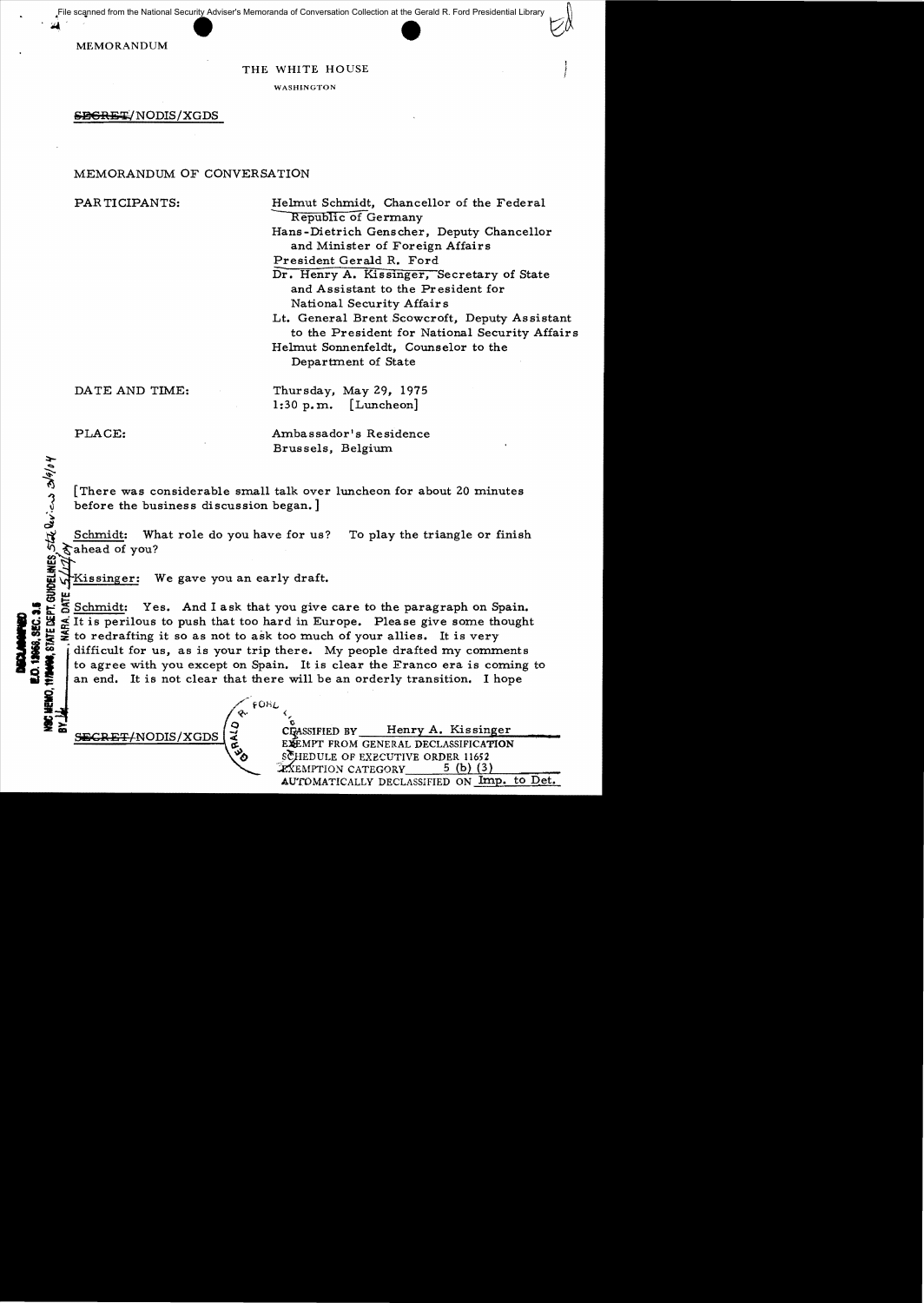#### **including the CREET/NODIS/XGDS** 2

Juan Carlos can help it corne out. I think Arias will not be in office many months after Franco's death.

The President: Do you think Juan Carlos would perpetuate the Franco system?

•

Schmidt: No. He will move toward a weaker state, but Arias is too allied with the Franco forces. But we should give the democratic forces the idea that we will be helpful and that we won't slap them in the face as Franco leaves. Don't get yourself in the position where the comments of your allies will hurt and not help your cause.

The President: We are renegotiating for the bases, and we must balance that need for NATO with the problems you cite.

Schmidt: But to make all of this valid, you need not only the consent of the present rulers but of those who come after.

Kissinger: The two are not exclusive. Our Ambassador is in touch with the other group.

Schmidt: It also relates to the President's image in Europe. You can't afford to be allied with the wrong regime. You have to deal with the existing regime. But don't give the Dutch, and Danes, and the others the idea that we are embracing it.

Kissinger: The policy that the Europeans are applying to Portugal we would apply to Spain, and the policy the Europeans are applying to Spain, we think should be applied to Portugal. We are trying to avoid a rush to the extremes all over Europe. The Spanish have a tendency to draw lines and rush to extremes.

The President: Let's turn to economic issues. We deliberately tailored our economic proposals to the package you discussed with me last December. The net result is that all our economists -- even those who don't agree with us -- agree that we have largely bottomed out. There are substantially more good signs than bad signs.

Schmidt: How sure are you that the American economy will resume progress by the end of this year?



<del>SECRET</del>/NODIS/XGDS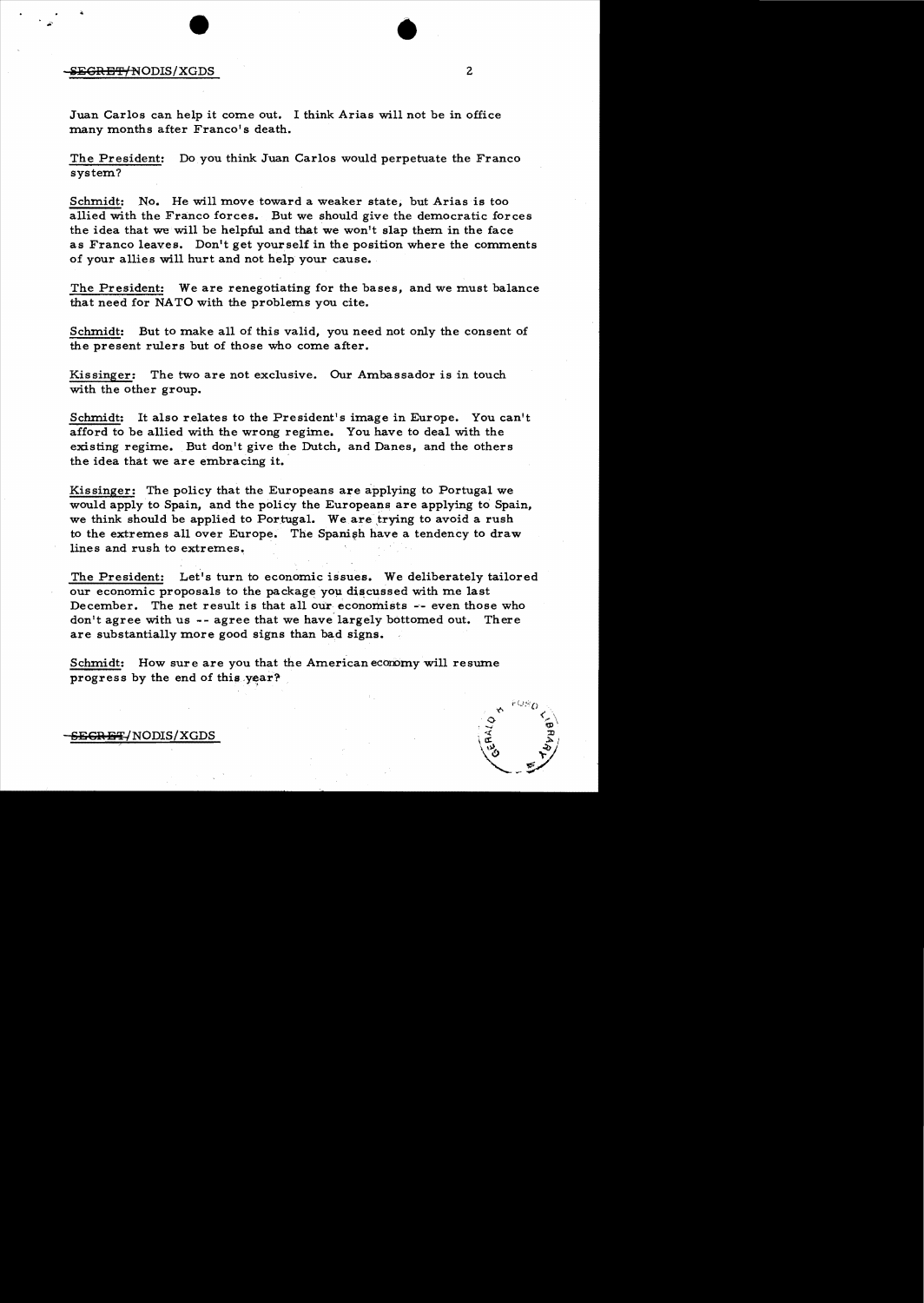#### $\frac{1}{3}$

The President: If I judged by their record of predictions last fall I would doubt it, but the situation now is different. The unemployment statistics, new orders, and so on, are good.

Schmidt: But orders being placed in Germany are dropping badly.

The President: Housing and autos are not doing well. The income tax refund will help. I didn't want to bring inflation; I proposed up to \$100 rather than the \$200 that Congress approved.

There is a bonus connected to a 5.7 percent increase in the money supply.

The rate of inflation has dropped from 18 percent to 6  $1/2$  percent. But I'm afraid if we stimulate it too much, we'd get a return of inflation.

Schmidt: Your statistics are persuasive. But this is the greatest depression since 1932. And in some countries we can expect social unrest. I am deeply worried. 1975 is very different from 1932, but the behavior of governments  $-$ - trying to ride it out  $-$ - could be similar. We can't use the methods of recent years for a situation that none of us have lived through. The situation has led to an enormous drop in real wages -- which is unprecedented.

This is happening in a monetary system of floating rates, which compounds every problem.

I really don't know why this is happening. Japan is looking to New York. Britain is a shambles.

Kissinger: There is no theory for dealing with endemic inflation.

Schmidt: Yes. Keynes' methods worked in the 1930's; they don't today, and there is no new Keynes.

It is possible we will get our economy going this year. But the possibility is better that our economies will lapse back next year.

The President: We won't stand idly by if the upturn doesn't come or if it doesn't stay. I have a labor-management board which is making recommendations -- they're not radical but they are good. I will likely

.,' t



SEGRET/NODIS/XGDS

•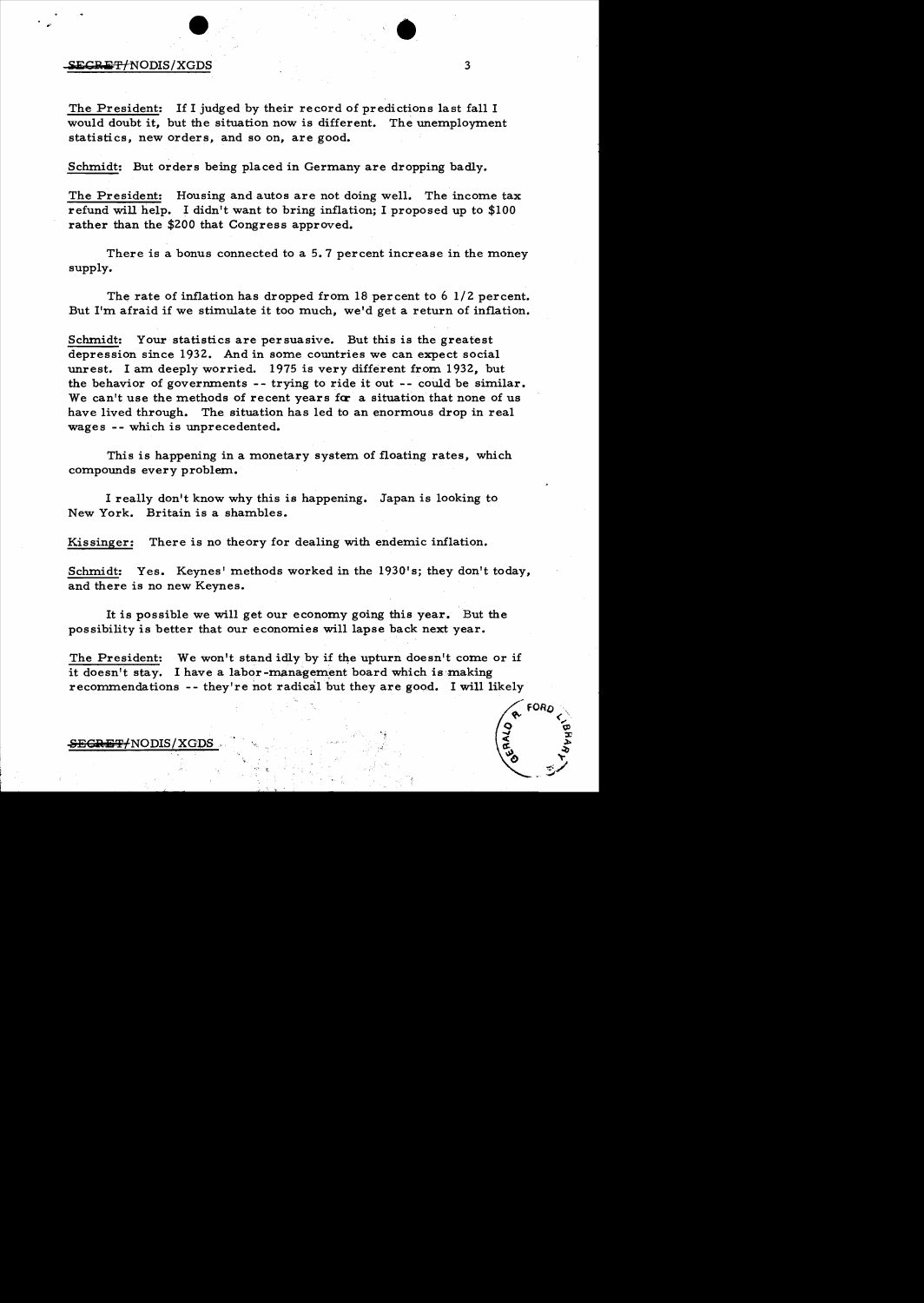## EXPERT NODIS / XGDS iliiC:aE'P1 NODIS!XGDS 4

follow some of their recommendations this summer in my tax reform proposals.

Schmidt: We have lowered taxes January 1 by a considerable amount. It would be about \$30 billion for you. The effect is zero  $-$ - people are saving it. Savings is the highest in history.

Kissinger: It means they think things will get worse.

Schmidt: Yes. Savings is approaching 17 percent -- it is astonishing.

The President: Our Savings and Loan institutions had the highest rate of inflation -- our highest in 20 or so years. That is good, for houses. The money is there.

Schmidt: And with us.

The President: But you must have the confidence. The Sindlinger poll shows a steady rise in confidence recently.

Schmidt: Do they separate confidence in policy from confidence in the future?

The President: I can't say. But they ask if people are going to buy cars, appliances, etc. Both the Presidents of Sear s and General Electric feel we are bottoming out and the momentum will increase.

Schmidt: The problem is to stop labor from asking for even higher wages and business from granting it instead of putting funds into investment. I am not confident.

The U. S. is the world's biggest economy. Internally it hasn't played a big role by volume but psychologically you do. What your New York boards expect trends to be are the expectation of the rest of the world. What they have been doing too much in the last period is to confirm other countries in their pessimism.

The President: There is validity in the skepticism about Britain but for the U. S., I don't think so.

Kissinger: I told the Chancellor your idea of calling together a group of private international economists. Any ideas, we would welcome. - FOF

#### $SECHET/NODIS/XGDS$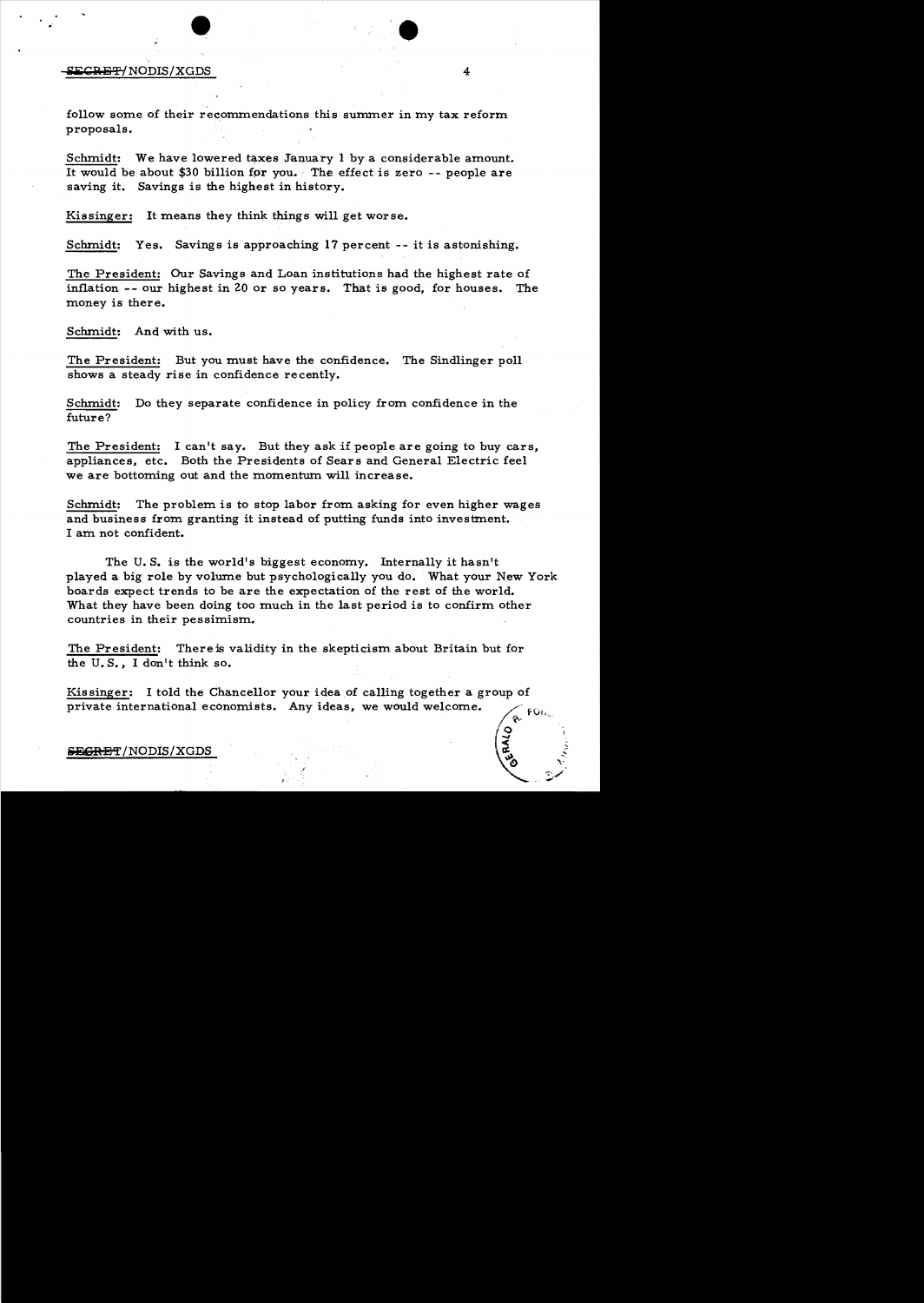#### <del>SECRET/</del>NODIS/XGDS

Schmidt: That would be good. There shouldn't be much publicity  $-$ and not too many people -- and they should be the best. One or two from Britain, France, Germany, Benelux, Japan. Altogether not more than 15 or 20. They may end up with nothing.

Kissinger: But it would be good to get a diagnosis, even if there is no prescription. There is no theory for the present situation.

Schmidt: Also this is the first global business cycle.

The President: In 1973-74 we had an increase in food prices. In 1974 we expected a worse crop than we got. This year so far it looks like the best. If this continues, we will have a great year. That is a confidence factor.

Kissinger: There are other things you wanted to raise. We raised the energy conference with Giscard. He feels better about it. Sauvagnargues will come to Washington the end of June and we will then propose about what I outlined in lEA.

Schmidt: Will they stick with Iran and the Saudis and not go with Algeria?

Kissinger: I think so...

Schmidt: That is encouraging. But we can't stand another failure.

Kissinger: We have written to Colombia.

Schmidt: But they will insist on more oil-LDCs.

Kissinger: They could be in the raw materials commission.

Schmidt: True. But it must not break up again.

Kissinger: We can't guarantee that Iran and the Saudis won't come to Algeria, but we think they won't.

While we are interested in helping, the talk about a new economic order is a red flag to our economists.

Schmidt: Yes. These catch words are bad. Also we don't accept indexing and the linking of monetary reform and economic aid.

SBCRET/NODIS/XGDS

 $\sqrt{9}$  .  $\sqrt{9}$ < ::!l  $\sqrt{2}$  .

 $\circ$   $\rightarrow$ 

 $\checkmark$ ~

'.',.

?:

•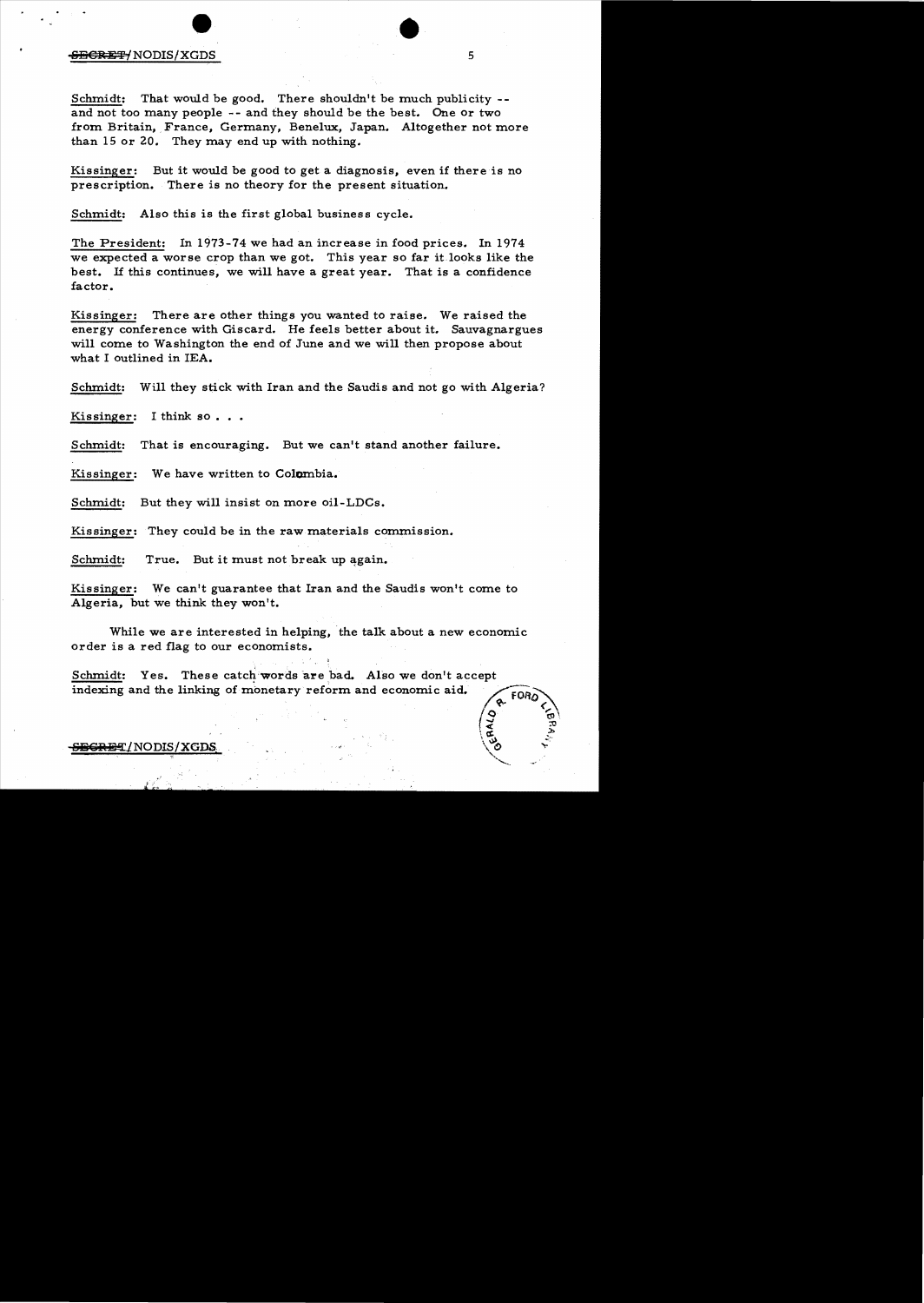# erican and the set of the set of the set of the set of the set of the set of the set of the set of the set of the set of the set of the set of the set of the set of the set of the set of the set of the set of the set of th

 $\mathbf{v} = \sqrt{2\pi} \mathbf{e}^{-\frac{1}{2}}$ 

Kissinger: When the procedure is set up, maybe we should have some talks.

Schmidt: This brings me back to the proposal of December. Before we get to those giant conferences, I think we should have the private brains meet and talk to their governments to avoid failure, confrontation, etc.

Kissinger: The George Shultz idea.

Schmidt: Yes. But they didn't have anyone from Venezuela, the Algerians, the Saudis.

Kissinger: Should we ask the Algerians? We don't mind being rebuffed.

Schmidt: I will talk to Giscard and give you a signal.

[General Scowcroft left briefly and then returned.]

The President: Egypt is really in economic trouble.

Kissinger: We have \$250 million we will put in.

Schmidt: I have seen the cables. We need to help Sadat -- economically also. If the Europeans can do something too, that would help. \$250 million is a lot, even for you. But the figure you have in mind for us is too high. But we will try. I think we should encourage some other European countries -- not the EC. I will try.

Kissinger: We have \$250 million from the Saudis and \$100 million from Japan.

Schmidt: One question is, should we put all our eggs in one basket? We have enormous foreign currency reserves and considerable gold. All this is at the service of the United States. We could diversify between the others. We could put some in Egypt. The idea of using currency reserves this way is not a new one, but could help. It is a political question, not a new one.

The President: Would that help?

Kissinger: Yes, but it would run into the offset problem.



 $S$ EGRET/NODIS/XGDS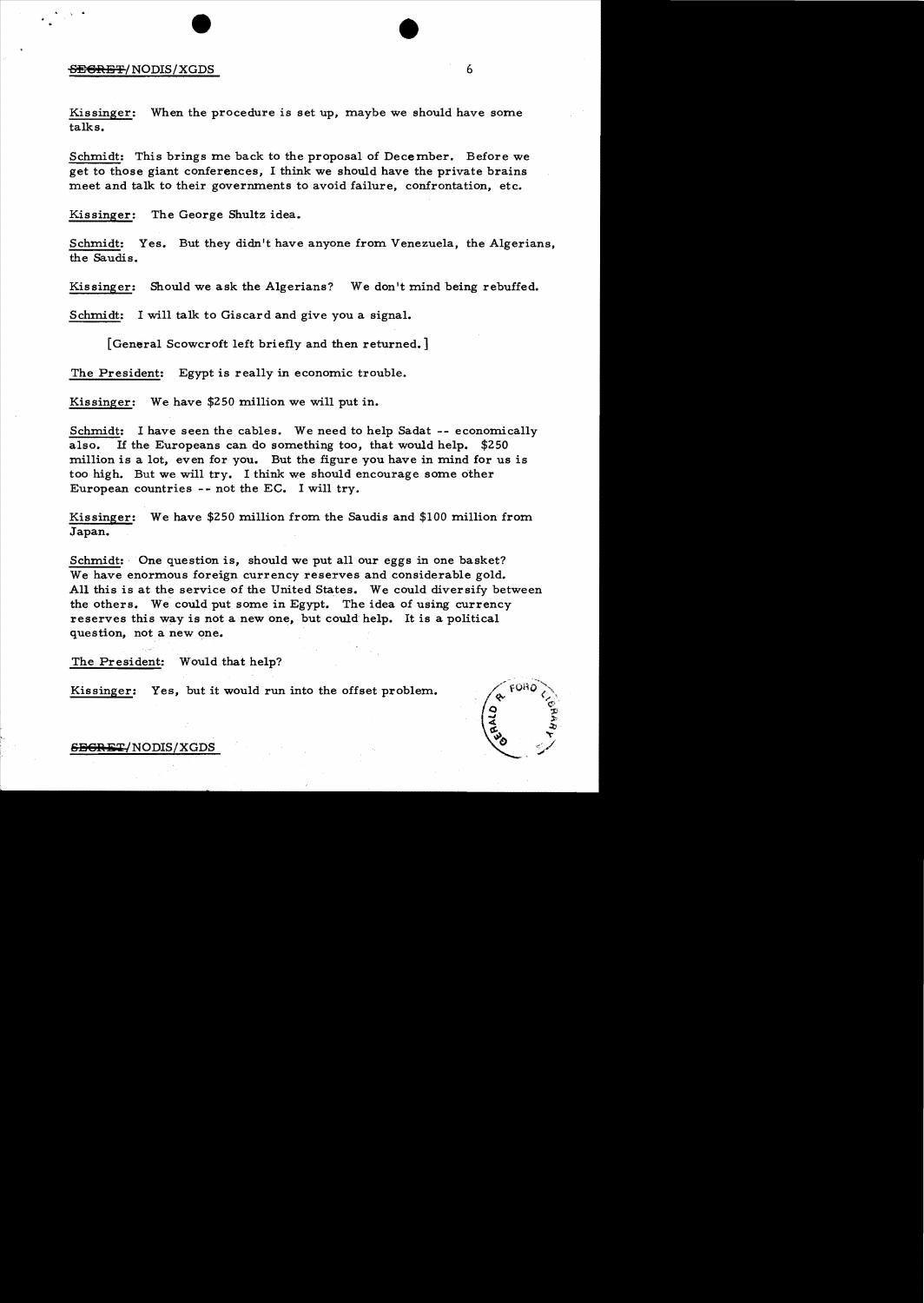#### SEGRET/NODIS/XGDS

Schmidt: We did do something with the Italians, and they are close to losing their gold. Would you think over this question with your experts and let me know what you think?

•

7

From the point of view of risks, it is not good to have all the eggs in one basket.

Kissinger: Washington is better than Cairo.

Schmidt: If it doesn't hurt you, it could give us some flexibility.

Regarding Moscow -- is there a change coming or are they going to stick to their strategy?

The President: We are prepared to go to the Summit for the CSCE but there is not much movement.

Kissinger: There were some concessions in Basket III. If there are more in CBM, there may be a chance. If they extend the territory to about 300 kilometers...

Schmidt: That is the only real issue. Because of the relations to MBFR.

Kissinger: Now I think the chances of a summit in July are slightly better than 50-50.

Schmidt: Brezhnev is coming to see you this fall?

The President: Yes.

Kissinger: Mr. President, the Soviet press is now becoming very positive about you, since my meeting with Gromyko. They specifically mention SALT.

Schmidt: Is this to bolster Brezhnev because he is going out because of illness, or to bolster him because he is weak? I get the impression Gromyko is handling more now.

Kissinger: Our experience is Gromyko becomes insistently petty when Brezhnev is not around.



#### SECRET/NODIS/XGDS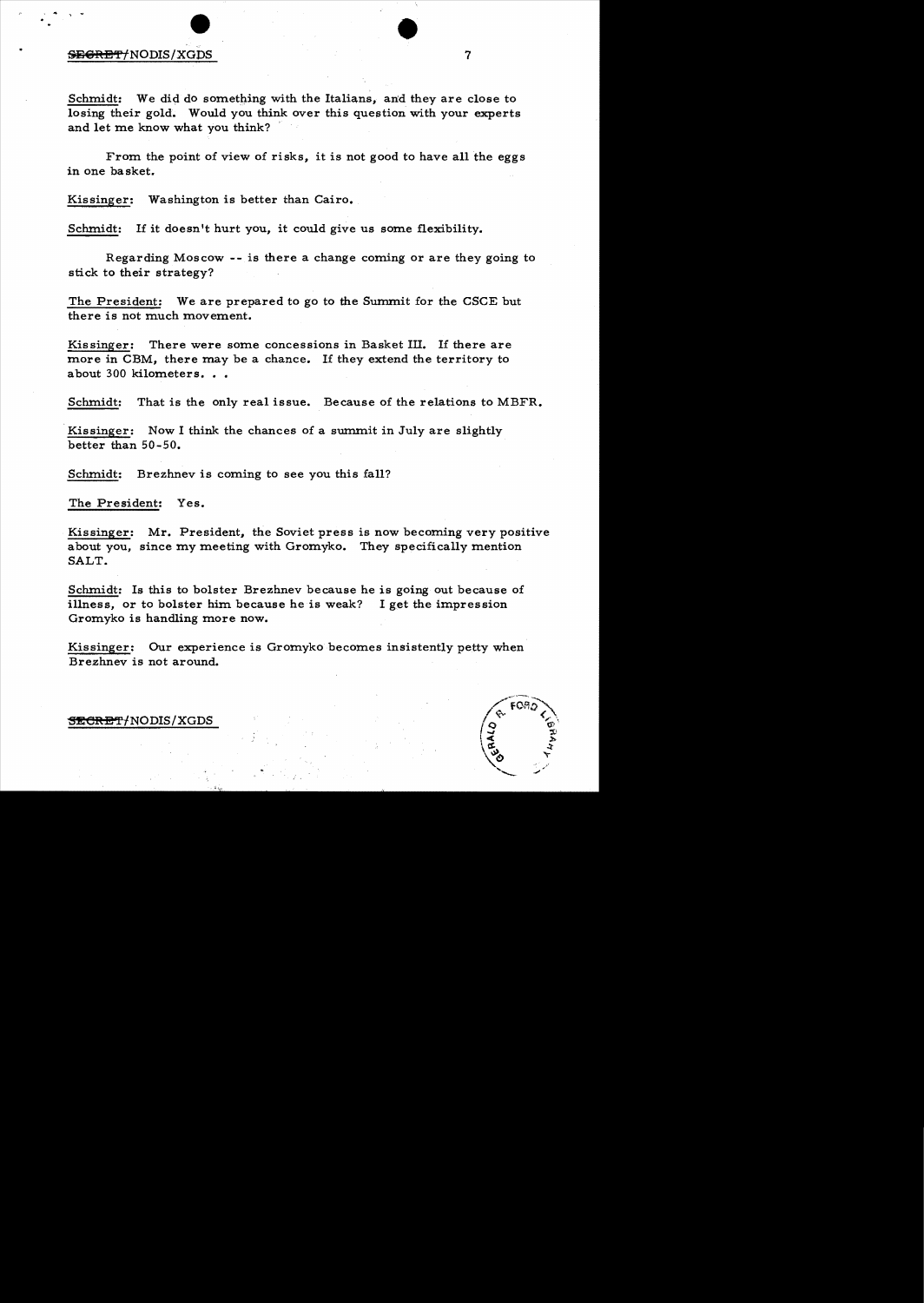# $\bullet$  $-$ ener $\pm$ T/NODIS/XGDS 8

Schmidt: You want the Helsinki meeting to be short; I agree on an official basis. But you see how hard it is to get the bilaterals in. I want to talk to the Poles and East Germans. You will want to talk to many of them. So I think it should be 3 *1/2* days.

Kissinger: The trouble is if you sit at that conference for five days with such meager results, when the press has to report each day, it would be bad.

But we could divide it into parts, so the President doesn't have to be there five days. Let's keep the speechs down.

[The meeting ended.]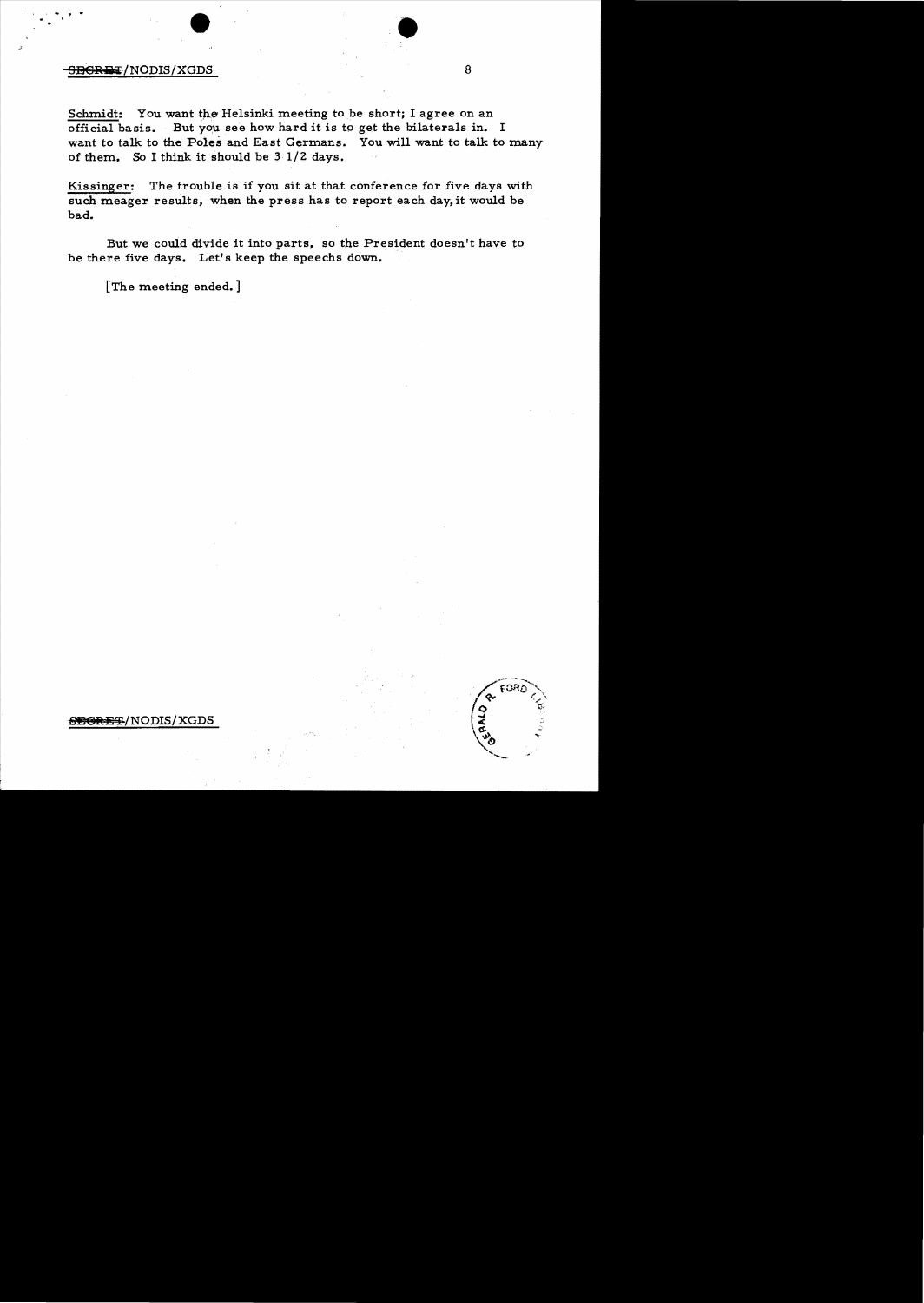VSchwidt  $5/29/75$ **Brussds** THE WHITE HOUSE Galos dia **WASHINGTON**  $e_{i' \uparrow}$  at formulh send table 20 mon. S - won't will did you had for us? To ylay in tringle or frish adon't of you ?  $S-12s$ , and fortitat for give car Go - porce on Sprin. It is jendres Kernsh Cont Tr hard me En. Phoer gives somethouts recording resourced to cel to me to jour Whis. A my considerate again a y you glost Ifam, It year trance has coming to are soul, It wort close that there will too an cidedly houseton, I hope Jeron Carly com holp. I trick Crises availle not beauchfile unag munitie P You think Garden would perpetuate runner? S lo He will move toward a constru flot, had ann in the aller of Frank (Resp. But are should get a dans four called that we will be Wept and that me went stap them inclue as 1- nunco leave. Don't be imposition

**DECLASSIFIED E.O. 12958, SEC. 3.5** NSC MEMO, **HAMOS**, STATE DEPT. GUIDELINES State dev. euros/9/04<br>BY THE WHITE HOUSE **WASHINGTON** Where commands of your Mis will have cont tutz comme comment you art. S Bust mother all the world, you will who can often. IT he & are int thelmewice Don Chart is intomich ust wither promp. S-21 el 1 Matt to - Phoneye in Em. Jon court apport to the cultural of a mong Superint, Jim home to deal of blesting lipona for that get a LADA, Duns, Ste a pollo that who are endreamy than Il The policy to me oppliest Part we wild 4 opply to Jerrin + have loss ce Windycing to get cevand a risch to Khamson Sporter the how the way to change the a P We diddriving intrest on Pern perpeals to take perhaps you chromal p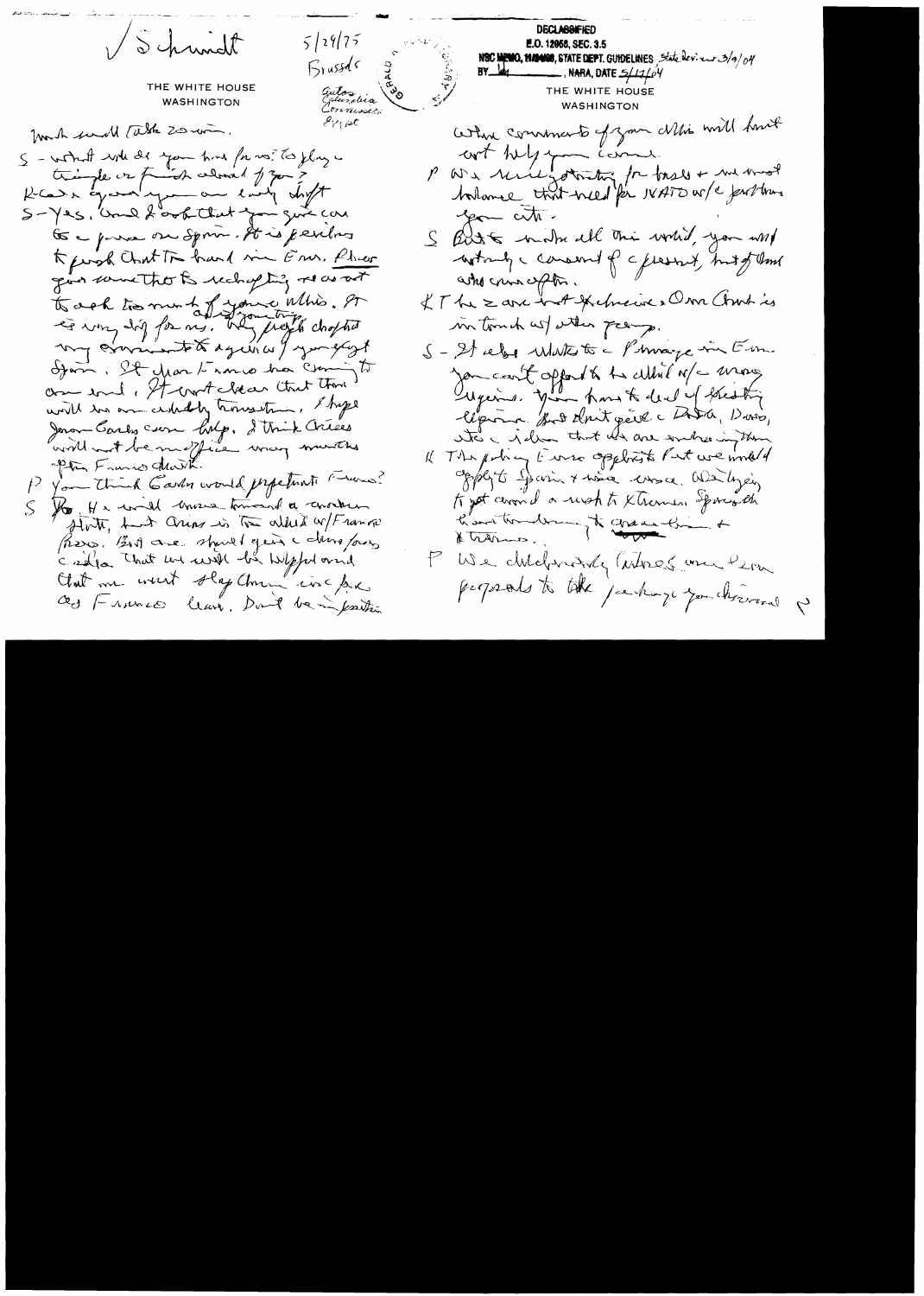THE WHITE HOUSE THE WHITE HOUSE THE WHITE HOUSE WASHINGTON **WASHINGTON** W/ ma lost Dec. not northing and in four commitmes as com that all earn - winthought don't yes Agent formal imment, & cloying where - a great was have longerly bottomed innréel. 25 is von dis finage wit. Substructively were just than tall Algress. it can't - cont the served on i S Hum-forme on you a US leaving wall can't use a mutture of weart using free to by ond this eye. years/or a set mour f was have P If I forternal cervic record bookfall hired them, The lest has level Ino Id ambit it but cret nous to cara inversions chez mi und compres- ever preselhobile ailes. This happening in wardtog again 8 I Orders being played in One and are chapping truth. problem. P Human & meters mot clair with. I really don't know why this is In our Tay sycand and chily, Ert boy Mayon de James boutin 5 My, Butani Dry tot & project up to long worthin KT han et une tres pa de chin assemblanis An contrato de la 1 Bornes Comme tothe Rat ? I have S Yes. Perpree worked in Frs. It like with empty. Roted lighting has chapped form 18% Forting a there was were / region. to 6 the to. of us standard too much President will got come terming point this was flax whytation would retime. Jean Bat j'aimlutez tout des la man I Your shitatics are presented. But this the feestest deposit since P We crown a stand with by if up time best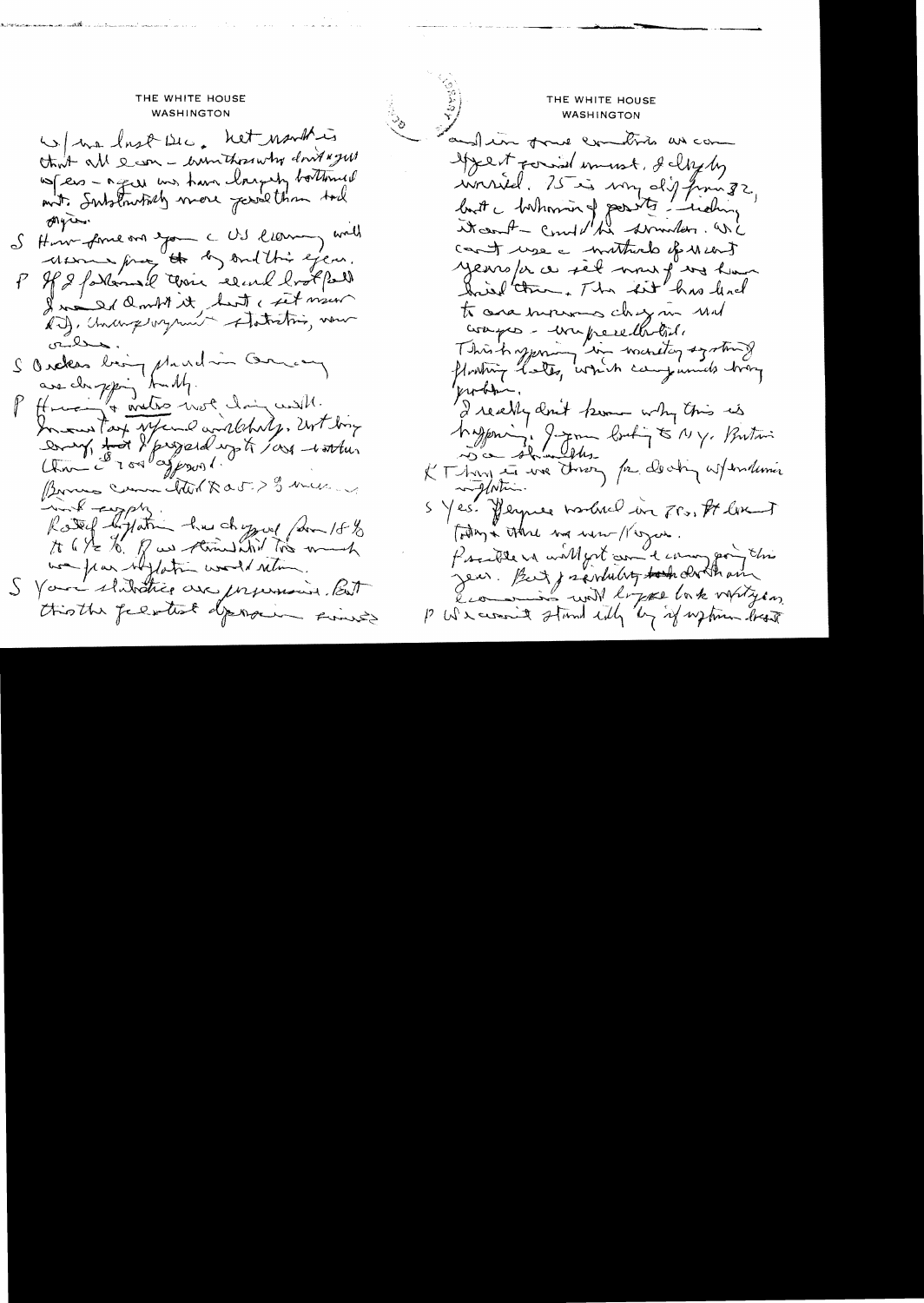THE WHITE HOUSE WASHINGTON comme 2 story. I have ce labor import board which is writing rever and their with undivid but good. I will half follow some of these wines. this semmer my tax your prejust 500 km travel tures Jours la constitute Word 30 his for you. The effecties Jue pour constant d'Indy is hytreal in history. R have they think thing will jet worse S Yes. Soming appointing 12%-orthwater P. Ceur Sol had hypertratty hypon and bright in 20 a 20 years - that good, for forwars, The money is three  $S$  and  $r/m$ Photogram word home ceref den a. Sand Cinque shows thaty was in S De Thomps le cent qui poting as/ cray was fortime? FC with ray. But they ask if just you to by cars, opponing the

### **WASHINGTON** Both Rup of Stars XGE ful mi are bottoming out & mornisting orall Si Prost is to stop butter parmoting some Ingter moyes & bosonies from granting We Enjuliet. OSI would's hyperterning. Bottly it family a big with to writing but pay the you to what you N & bords expect that & la I personné de vit de model. a Part they have hear dring the munch via last There pessimone P Than in watching in soften  $US'_{\text{ref}}$  and think to K & THA Rhomeller your with fielding Together prog of finness mit learness any way, we would calling

THE WHITE HOUSE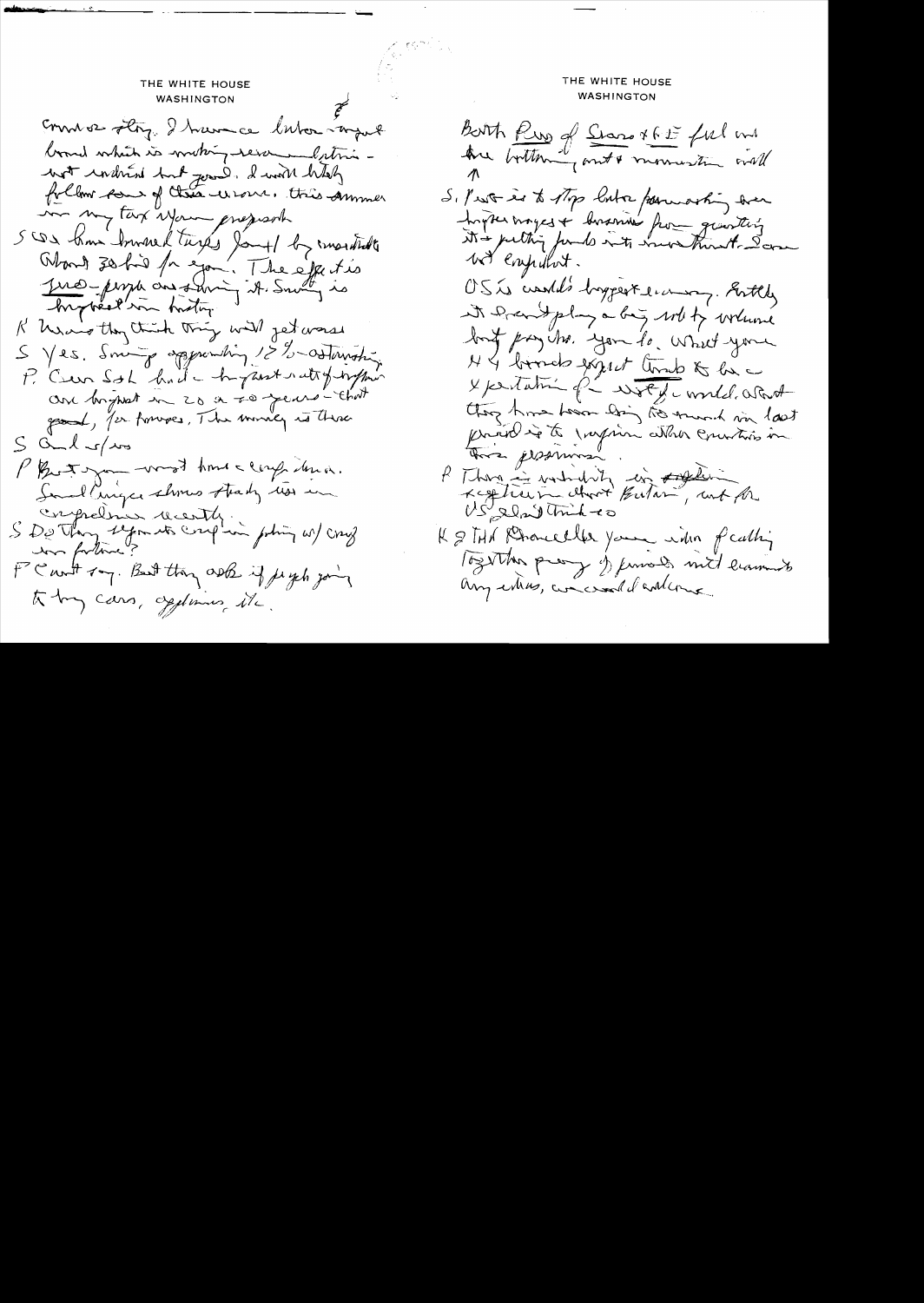#### THE WHITE HOUSE **WASHINGTON**

ST host consult the pearl. With broad published - with the wing - the best. Onese 2 Fg, Bc, Gr, Bunday, Jegur, altogethos with were than 15-20, They want and w within. K But und l'be pour les get ce chagonsi revenir et most is eiget ? Those no S about this is - 1st glored brown up to. P & 23-14 me baltain paul preces. In 24 was expected wome carp thought got. This explan to for looks him hat per. Three is a line, factor? K Octur Chip for world of lavice COC roses le brois en 10/ Gracier 14 wird project almost what & anthied  $x + 2y = 7$ SWill they think w/ Swentport

THE WHITE HOUSE WASHINGTON alperin 5  $k\geqslant$  that for  $\sim$ S Thrush uncoming S. But was 1 anost solemne avoietou partire. K les heur contre de Certine ma S But they will worse du wou mil K Though and he in tour material ins S Tend. But it wast wat hack by MENNI. K We cannot primorantes have to something When any well fully - were even order eaa eel flag to am derniest. S Yes. Mosé catch and one had. Cller condemnt a cryst condesting + husting of connecting informat le maid. Klaue a foreigner is est egg, anyt I This by we bakk project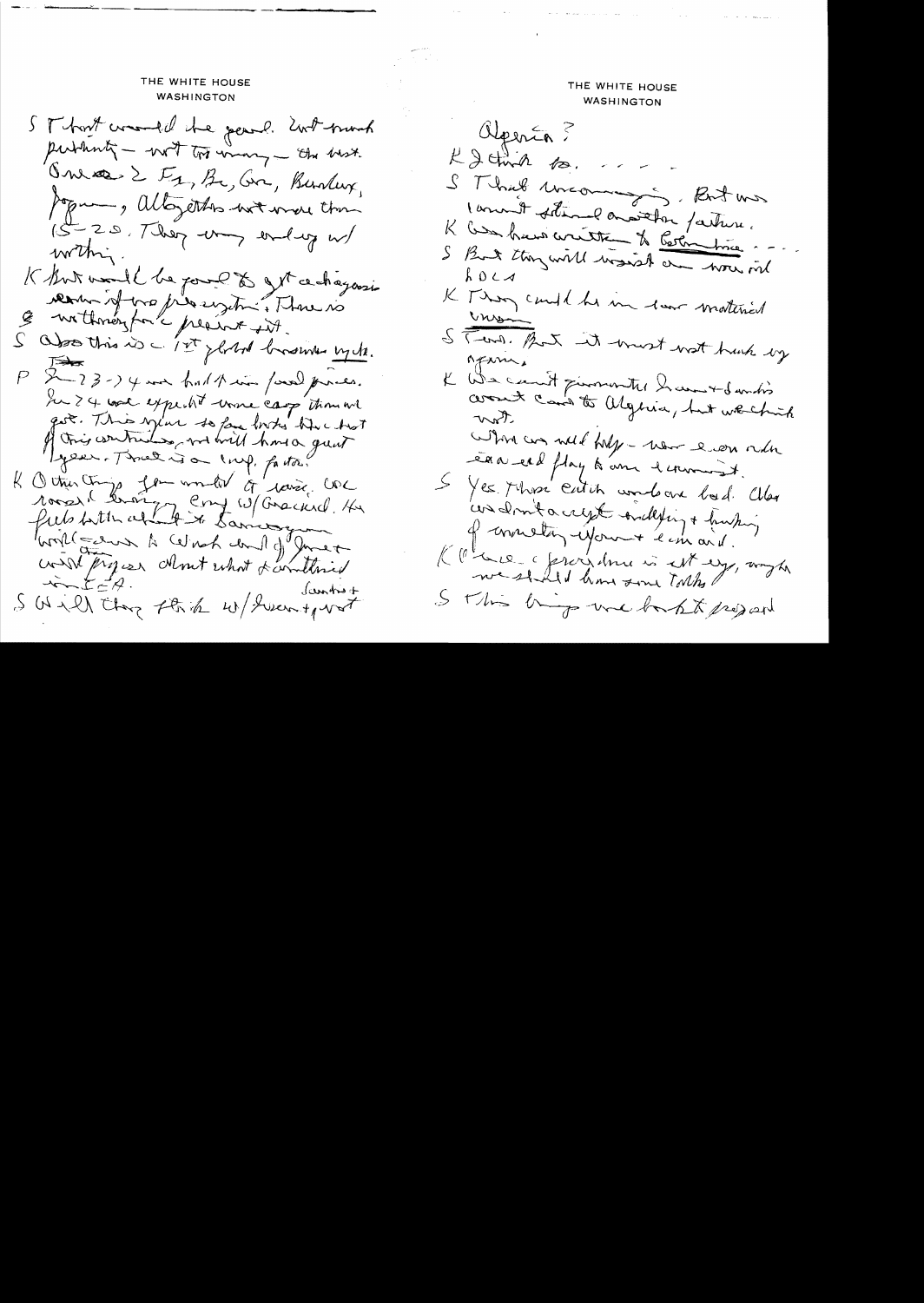THE WHITE HOUSE **WASHINGTON** of Dec. Byter we get a the growt Conforming, I think with should have provision trains went of talk to their parots Kaomil fartures, competitation, ME K Min George Shutti when S Yes, But they lacked compare form Verne, appenion, to Sanchi Il Straud un ord calgaine, we Dondonnel howing whompfed. S Smill TMA to Cround + give form a signer  $(447)$ P(Fgypt in the handle) K We have 250 mil over well fort me S. I have reason a cubility was meet to body Sedat-europe dos, q Engo Condition Uning the chart would help, 250 esto bit me Japan. But a faque you have sie sud forbir & too hangth' Kutt we will to 2 Unck and stand encourage Tour other the E me combines - wit EC, I multing

THE WHITE HOUSE **WASHINGTON** KWe have  $250$  and four smally I as could from Joyun-S Over grassin is should not get Man eggo in martin todat. We have transment all this is at service of US. Ge cand driving the whose like could just some an E. Hika of vasing concerning names this way is work were one, but could help. He por prelotion, with mor and. Pessual that of holp? H & is but it would turn into - offset potter.  $S\left(\int_{0}^{+\infty}dx^{2}dx^{2}dx$  somewhy  $\omega'=-2\int d\mu dx$ ,  $\in$  Tay as we to having their pold. Wyom youth<br>World go think over this provincial lit From fort of which we wis it not good to R cearl. Latter Chan Cans. I great divent hunt you it could just the Some fletchship. 1 Ryandry broccours is those a change Changer are thought to the to This